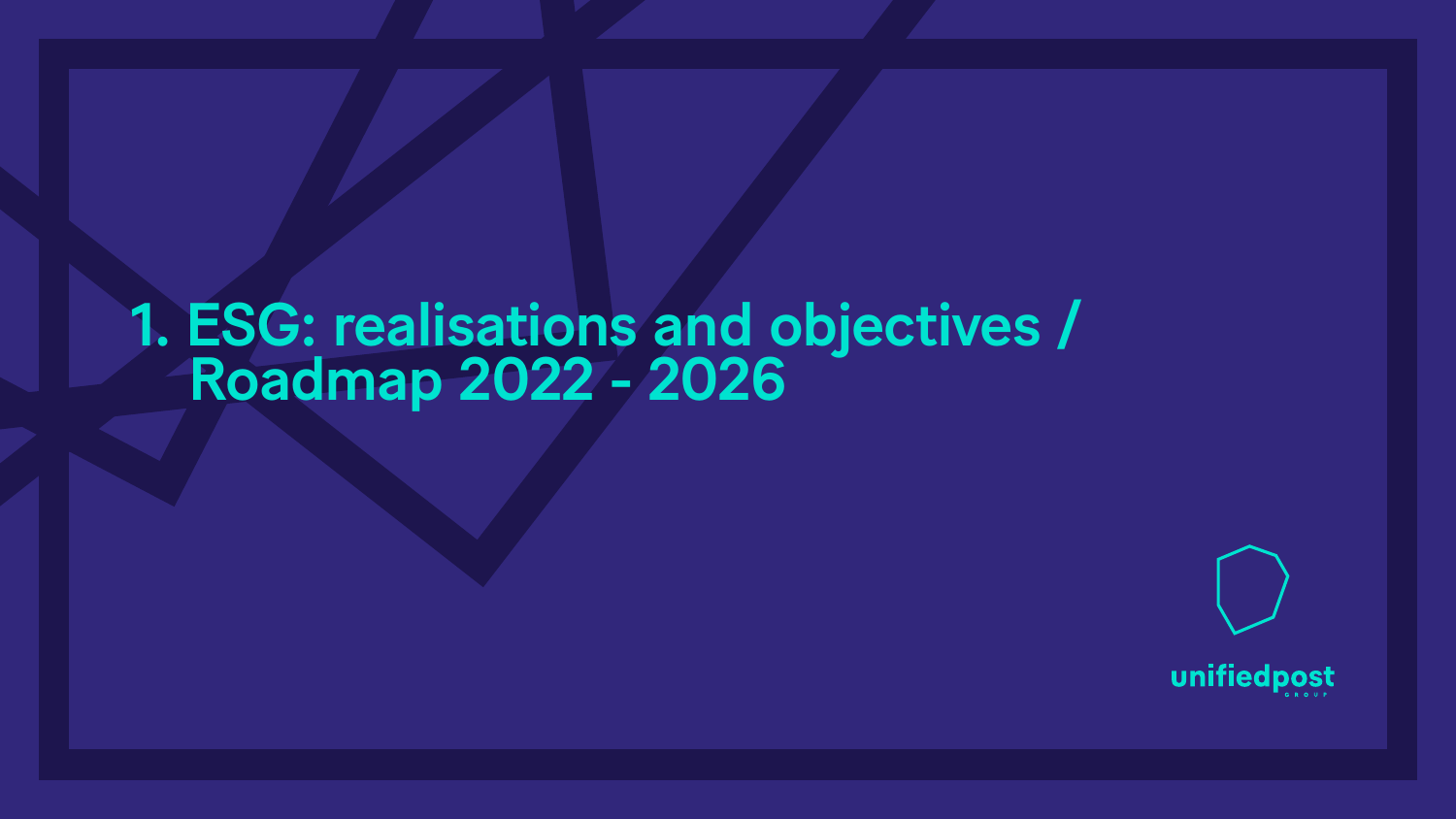At Unifiedpost, we recognize and are aware that ESG is playing an important role in our corporate performance. We consider that sustainable development is part of our corporate DNA.

Indeed, one of our major focus points is facilitating e-invoicing and helping companies to shift from a paper world to an electronic way of doing business. Not only can environmental improvements be achieved by using less paper, but this will also cut off energy costs from the transportation of invoices.

Also, we became a public listed company in 2020 and exceeded the threshold of employing more than 1.000 people worldwide.

These milestones increased our awareness even more on the importance of strengthening our governance policies, environmental conscience and the attraction and retention of talent. We want to use our abilities to unleash talents in our company to resolve complexities, overcome problems and foster sustainable solutions helping both our customers and the planet.

We are convinced that by having put in place a clear ESG policy and operating framework we will achieve our ultimate goal to act towards sustainable outcomes for the environment, our people and our customers. Moreover, we will meet the information needs of our stakeholders such as investors, current and future employees and customers and partners, as they increasingly value the ESG dimension of our (way of doing) business.

We have put together an ambitious and robust ESG roadmap detailing the journey we want to take as a company for the coming years. Our commitment to sustainability is grounded in strategic priorities from the UN sustainable development goals (UN SDG).

In short, in 2022 we aim to further build and improve on our ESG framework, and on maintaining our inclusive and talent-focused company culture worldwide.

**"As a technological innovator we strive to reduce the carbon footprint by creating a paperless and digital world for our customers and partners. Equally we aim to be a large global employer where people are eager to work, develop their skills and achieve an optimal work-life balance."**



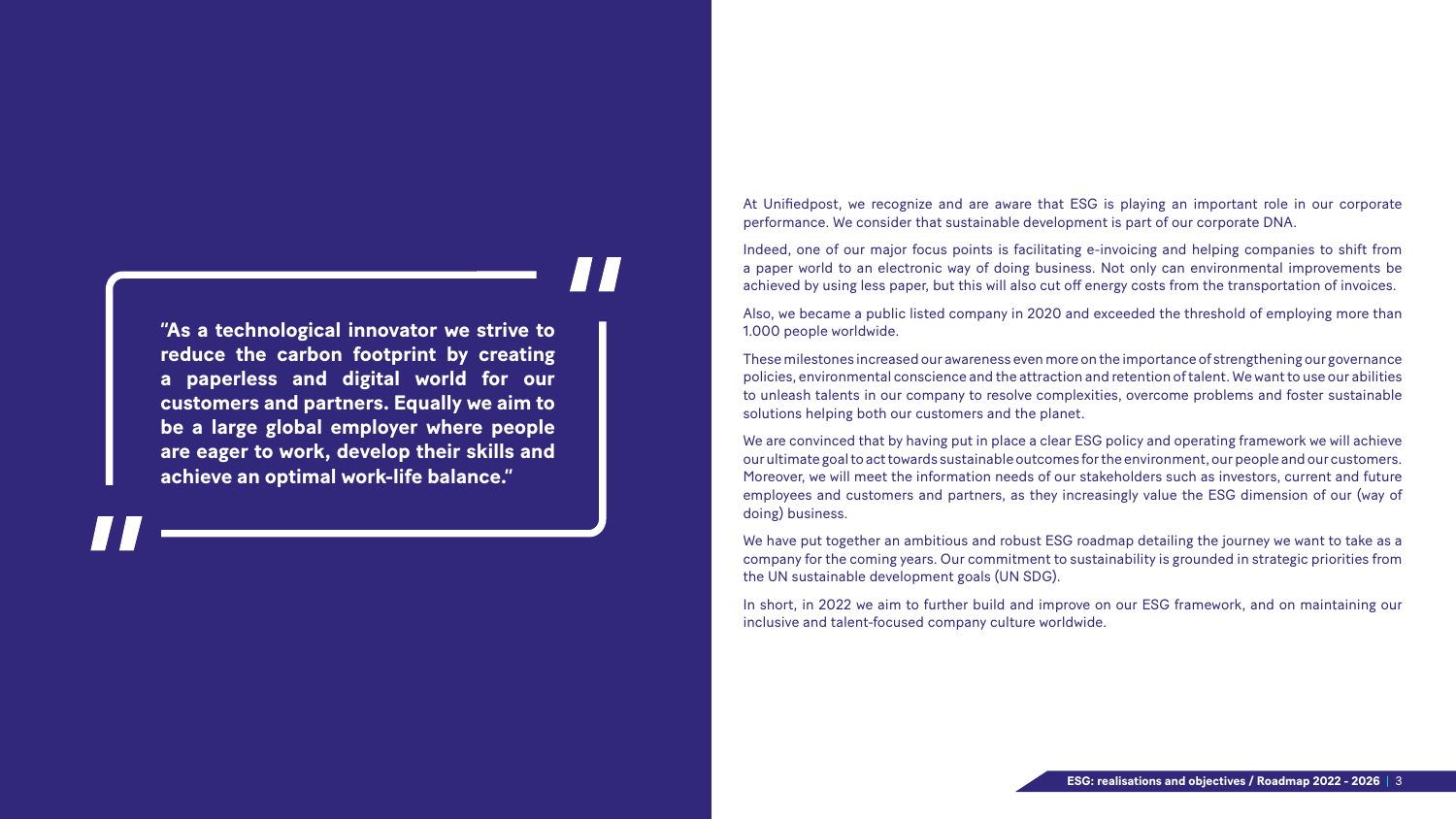## **Our ESG mission**

We are fundamentally committed to a mission of sustainability at a corporate, cultural and policy level. Our ambition is to expand a sustainable pan-European business connectivity network together with our employees, customers, partners and other stakeholders in order to improve (cost) efficiency and speed within this network, and to further reduce the carbon footprint. Our core business supports large and small companies to generate economic benefits in an environmentally responsible manner as we aim to dematerialize documents and processes. Moreover, as a technological innovator we hold ourselves accountable for unifying our business communities and serving our customer's needs, so they can thrive whilst still allowing them to comply with their legal obligations. Equally, we aim to be a large global employer where people are eager to work, develop their skills and achieve an optimal work-life balance. Diversity in gender, age and nationality is embedded into our company governance and a given in our workforce. This allows our people to maximize their potential and ensures that we can offer a highquality network to our business community.

In short, we aim to maximize the impact we have by focusing on a twofold dimension of our sustainability drive: as a facilitator of economic sustainable growth, and as an employer.

## **Our ESG approach**

In view of our core business and with human capital as our most important asset, creating sustainability is a natural extension of the way we do business. We deliver value for our employees, clients, partners and stakeholders by investing in financial and human resources in ways that address social, environmental and economic needs.

Our approach consists of:

- Delivering innovative products and services resulting in enabling commerce and helping business grow;
- Upholding the highest standards of corporate governance and integrity;
- Promoting a culture that fosters inclusion, diversity and trust;
- Safeguarding our clients' privacy and data;
- Supporting actions for climate change and low carbon future.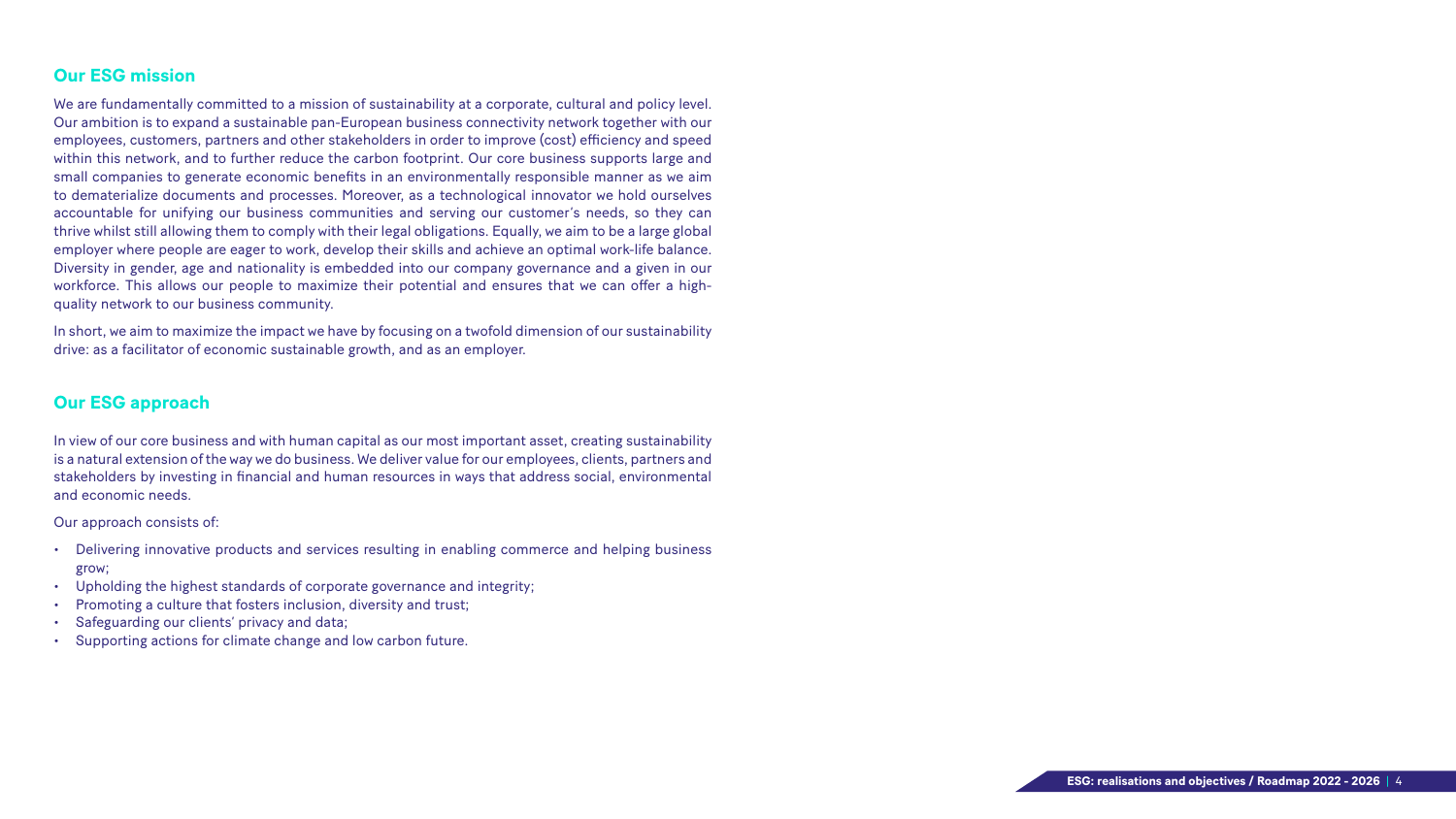## **TEAM UP BUILD TRUST INNOVATE**



We work together in one company where everyone is valued, considered and takes responsibility. We are an important part of the value chain and aspire towards win-win solutions. We actively listen to our customers and create the best solution for their needs.

We are open, honest and supportive to each other. We recognize great results, right efforts and inspire by leading by example. We build long-term relationships with customers and partners. We keep our promises. We value integrity and act in a sustainable way.



We continuously develop ourselves and share our best practices and ideas with each other. We are one step ahead of the market demands and trends. We create new innovative solutions and processes for our customer, partners and ourselves.

## Our ESG approach is intrinsically linked and intertwined with our corporate values:





#### **Unifiedpost's values**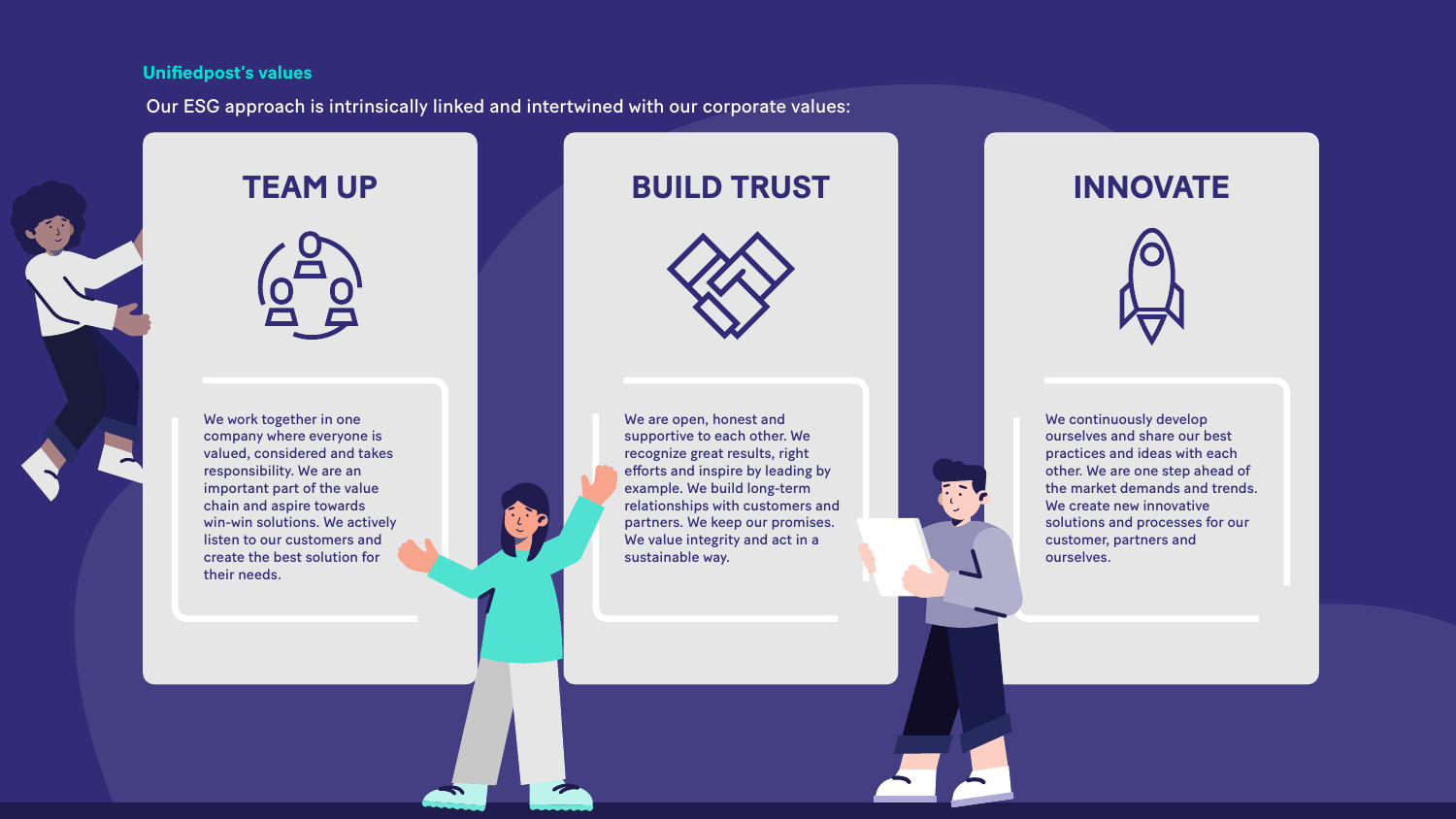## **Our core pillars (Unifiedpost ESG Framework)**

The awareness of our responsibility that we have towards our global society and the impact we can have as a company and employer is growing every day. This awareness has been instrumental in developing our ESG framework. In this, we were guided by the United Nations' Sustainable Development Goals (SDGs). This framework allows us to contribute in achieving a better and more sustainable future for everyone. With all stakeholders in mind, we want to continuously maximize our impact via effective policy management and profound leadership.

- 
- 

**ESG: realisations and objectives / Roadmap 2022 - 2026** | 6

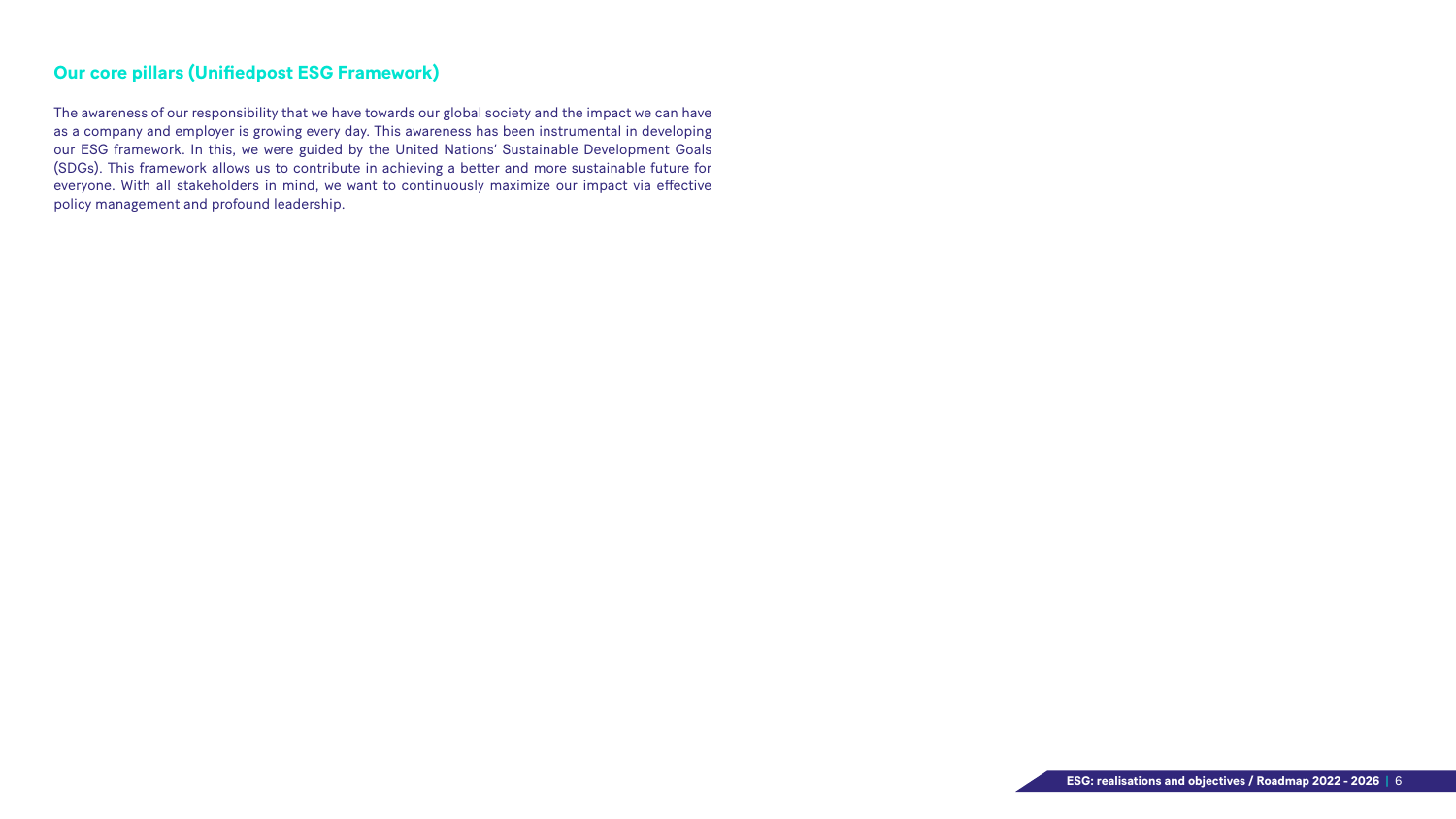### **Unifiedpost ESG Framework**

- Increasing number of saved trees due to the use of electronical documents
- Targets in the energy use of data centers
- Percentage of our revenue invested in R&D
- Constitute a #TeamGreen at Unifiedpost



As it is our core business to create a sustainable financial ecosystem across borders, digitalization and innovation are key for our company and its growth strategy.

Within our procurement management, sustainable goals will be taken into account when it comes to purchasing of goods and facility management.<br>Account when it comes to purchasing of goods and facility management.

We are the first pan-European business connectivity network which facilitates all companies to streamline their business by improving efficiency, speed and costs within this network. This allows our customers and partners to create value without having to deal with the administrative burden

Less physical documents means less paper and a positive impact on mobility because of less document transportation.

> - Equal pay for equal work: Unifiedpost employs a fair pay practice which ensures that salaries are market competitive for the same/similar jobs,

- Report on composition of the board
- Whistleblowing procedure available to customers/partners and employees
- Implementing privacy by design in the core of our products and services
- Procurement management framework with sustainability goals for our partners
- Further development of our centralized data protection office to ensure an equal level of data protection for our customers and partners
- Risk management by refining our risk management framework and improving our three lines of defence
- Further development of the Compliance function to identify, detect and monitor risks
- qualifications and experience
- Employee feedback survey
- Engage colleagues in sustainability
- 
- Flexible work and caretaking initiatives

# **3** GOOD HEALTH<br>**3** AND WELL-BEING 8

- Organization and reporting on employee and leadership training

**Social**

Unifiedpost instils a culture of respect and empathy for its employees and the community at large. We believe that diversity and inclusion strategies are the catalyst for success and innovation in the workplace.

We encourage flexible working and maximalization of work-life balance. Health and wellbeing, both physical and financial, are at the forefront of our HR policies, designed to help employees meet their own specific needs

Whistle-blowing channels and other employee related policies are put in place to provide a strong compliance framework to all our employees.

#### **Governance**



Strong governance, integrity and ethical business practices are Unifiedpost's key ingredients to achieve its goal for long-term value creation for shareholders and driving sustainability

The code of conduct assists the Board in the exercise of its responsibilities and to promote the effective functioning of the Board and its committees. The Board's goal is to oversee the direct management in building long-term value for our customers, partners and shareholders.

Due to the nature of our business, we are inherently exposed to information security threats. We have established and maintain an extensive information security program, to reasonably ensure confidentiality, integrity, availability and security of our systems.

As a fundamental human right, privacy is embedded in all our business processes, day-to-day operations, products, and services. All our staff is made aware of the risks inherent to the processing of personal data and both general and specific trainings are organized for our staff. When developing our products and services, we aim to embed the principles of privacy by design were possible. Vendors and partners are thoroughly screened and vetted.

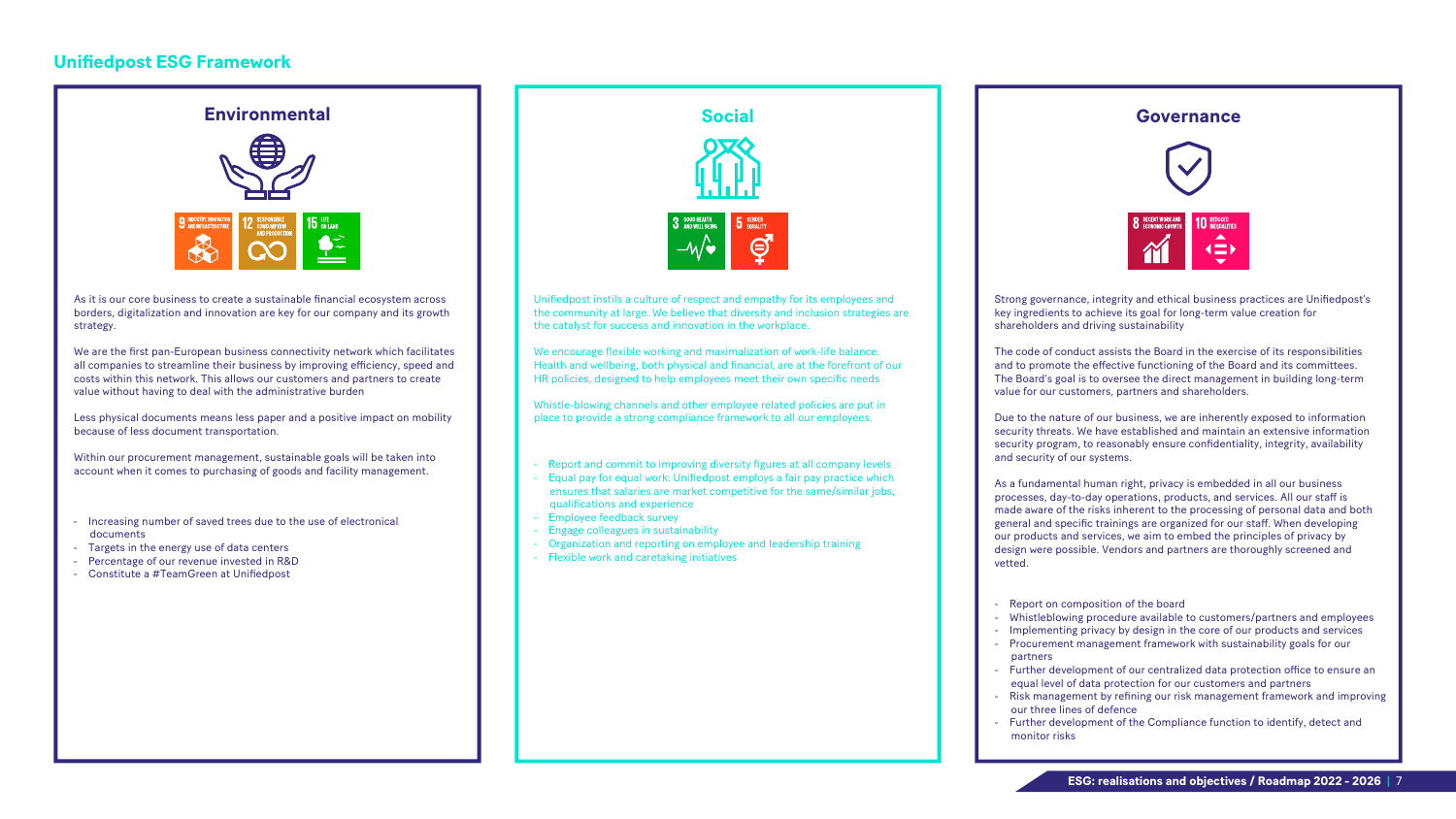

**1.419 Total collaborators** (2020: 854)



**+35 Nationalities** (2020: +25)

**62%** 

Male



**14%** Employee turnover (2020: 10%)



**38**  Average age (2020: 40)





#### **Governance of ESG**

In order to monitor the progress within our organisation, we have put in place an ESG Committee. This Committee consists of at least one independent member of the Board of Directors, two Executive Committee members and several members of the operational management (of which HR). This Committee assembles quarterly and is responsible for:

- Develop a long term roadmap for Unifiedpost's ESG goals;
- Drive the implementation of the ESG policy and the set KPI's/OKR;
- Monitor and gather information on the progress made;
- Reporting to the Board and externally towards investors and stakeholders by making it part of Unifiedpost's annual reports.

## **Our 2021 ESG KPI and 2022 – 2026 Roadmap**

We are committed to workplace diversity. For long we have recognized the benefits arising from staff and Board diversity, including a broader pool of high quality employees, improving employee retention, accessing different perspectives and ideas and benefiting from all available talent.

In 2021 we have acquired a number of companies. These acquisitions resulted in an increase of our collaborators by 53% compared to 2020. The number of different nationalities has risen from 25 to 35 whilst we were able to slightly increase the number of female collaborators.

Since our listing on Euronext Brussels in September 2020 and after acquiring several companies in 2021, we now pursue a solid ESG group reporting. This reporting will be based on a solid reporting framework with auditable KPI's covering all of our global subsidiaries and take into account our 2022 – 2026 roadmap. This framework will be fine-tuned and launched within our group in 2022.

In 2021 we concentrated on

- Diversity of staff and board;
- Reduction of the carbon footprint for our partners and customers;
- Privacy and security.

#### **Diversity of staff and board**

#### **Staff key figures**

We recognize that there is a somewhat higher turnover rate. This is mainly due to COVID19 and some optimizations following various acquisitions.

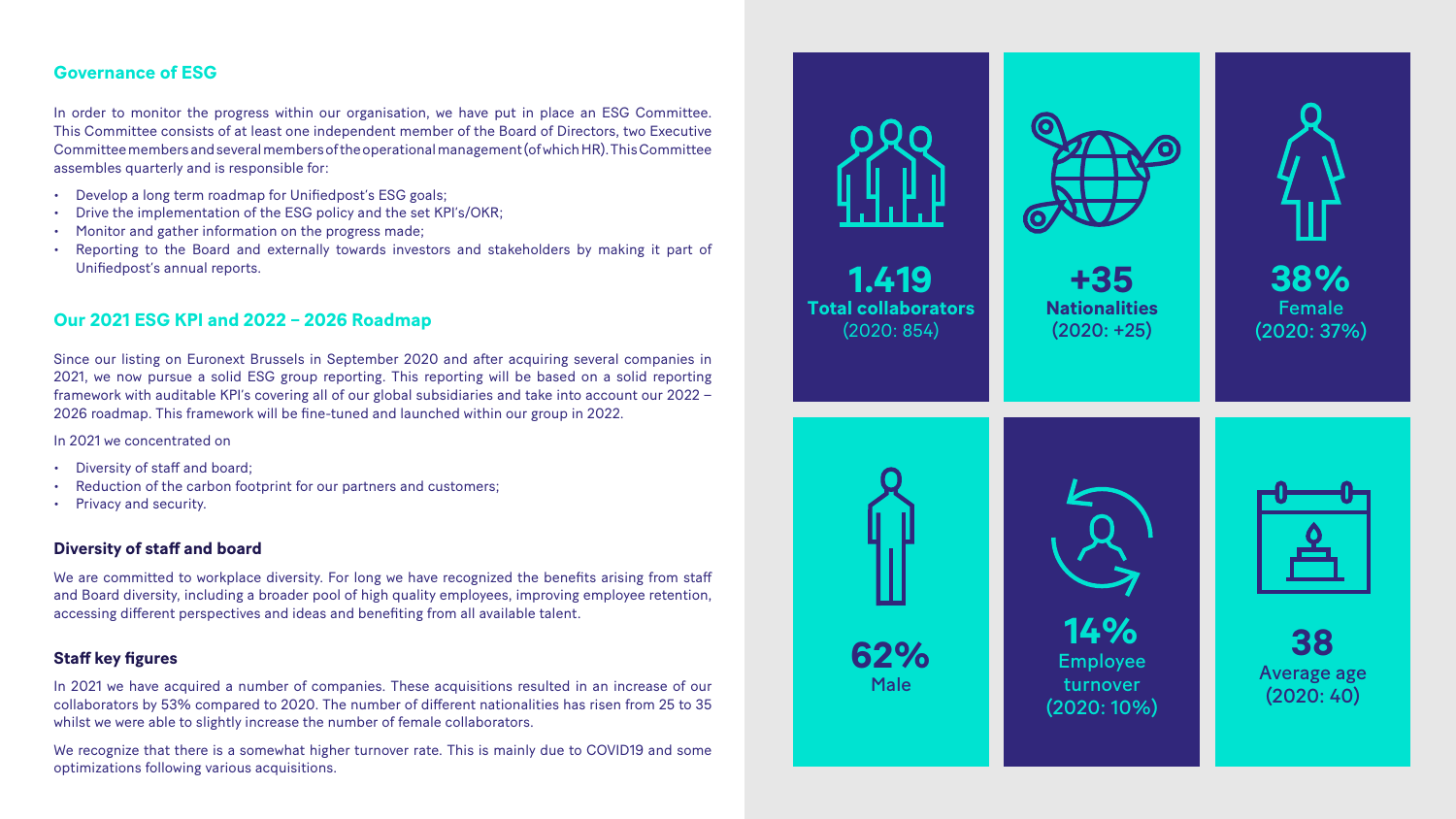#### **Geographical spread**

#### **FTEs per country (01/01/2022)**



#### **Employee satisfaction survey 2021**

The survey also did show that there was still room for progress. Our people indeed indicated that our internal communication can improve, and that we should focus more on training and career opportunities. We are committed to improve ourselves in these areas over the coming years.

In 2021 we conducted an employee satisfaction survey in which 82% of our collaborators participated. Of those participants, 84% felt cared for by either their direct manager and/or their colleagues, and there was an overall satisfaction level of 78%.

Our employees were especially motivated by:

- The promotion of teamwork and our culture;
- Flexible working times and working places;
- Our care for their wellbeing;
- The fact that we are quality minded and strive to innovate and improve business.

#### **Corporate governance**

To be truly effective, a board requires a diversity of people, skills and views to make smart decisions with lasting impact, and to avoid 'group thinking'.

Our Board of Directors consists of people with strong personalities with backgrounds in diverse sectors. We have consciously decided to attract a significant number of female directors as we are convinced that gender diversity on our board supports balanced strategic thinking, improves operational and financial performances, raises our reputation and investor confidence, and increases customer and employee satisfaction.

For more info on our Board of Directors, please see [link to corporate governance section].

Over the following years we will continue to commit ourselves to ensure that diversity is a fundamental part of our Board of Directors and corporate governance.

#### **Reduction of the carbon footprint**

We have processed over 500 million electronic documents for our customers and partners. By creating a paperless world we have saved more than 26.000 thousand trees which equals about 40 to 50 hectare of forest.

By constantly expanding our business connectivity network we are confident that this number will only grow over the next years.













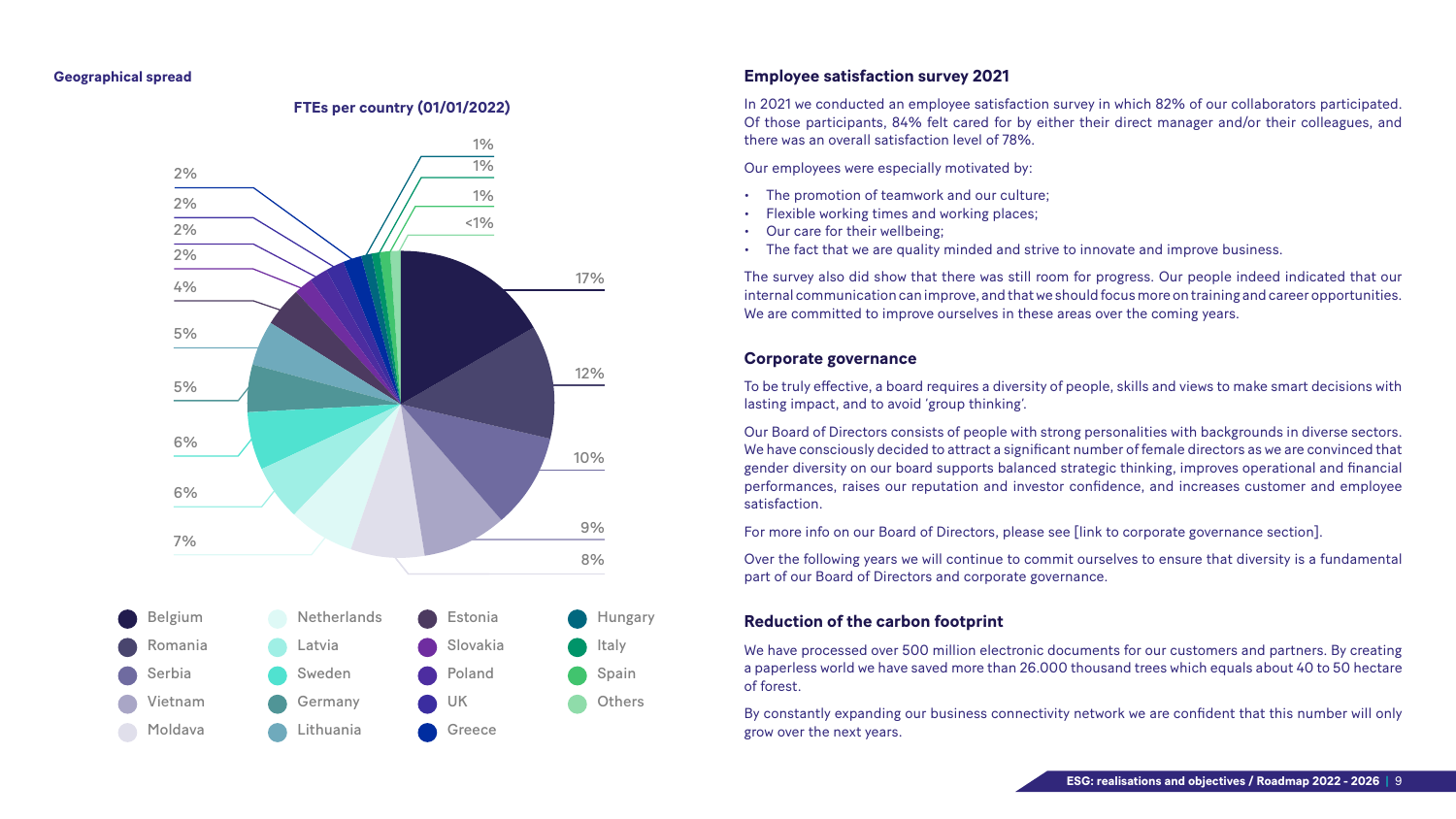#### **Respect and awareness of our customers data**

Processing of data is a key element of our services. We fully recognize the value that such data has for our customers and partners. Therefor we consider it key to respect our customer's data.

Beginning 2021 we have started to set up our group data protection office to ensure that we can adhere to the same high standards throughout the group. This centralized data protection office supports all of our local entities when processing personal data. Even though we are also active in countries outside the EER, we have opted to adhere to the standards set by the EU's general data protection regulation.

Since the start our data protection office has focused on increased awareness by giving both general and specific trainings on privacy related topics. This resulted in an increased collaboration between the data protection office and our sales/product and support teams.

End of 2021 our data protection office has conducted a privacy maturity assessment for each of the various entities of our group, to identify potential gaps. Whilst the overall outcome was positive, we see still see some room for growth, especially for the smaller entities. In this respect we will work to improve and refine our roles and responsibilities matrix and create group policies on how to deal with e.g. requests from our customers and partners or how to deal with (potential) data breaches.

#### **Other initiatives**

**Donation** October 15, 2021 € 20 000 **不可可 WWF** unifiedpost Offered by

*When HR Management and supporting the environment intersect…* 

**Unifiedpost Group raised €20.000 for WWF**

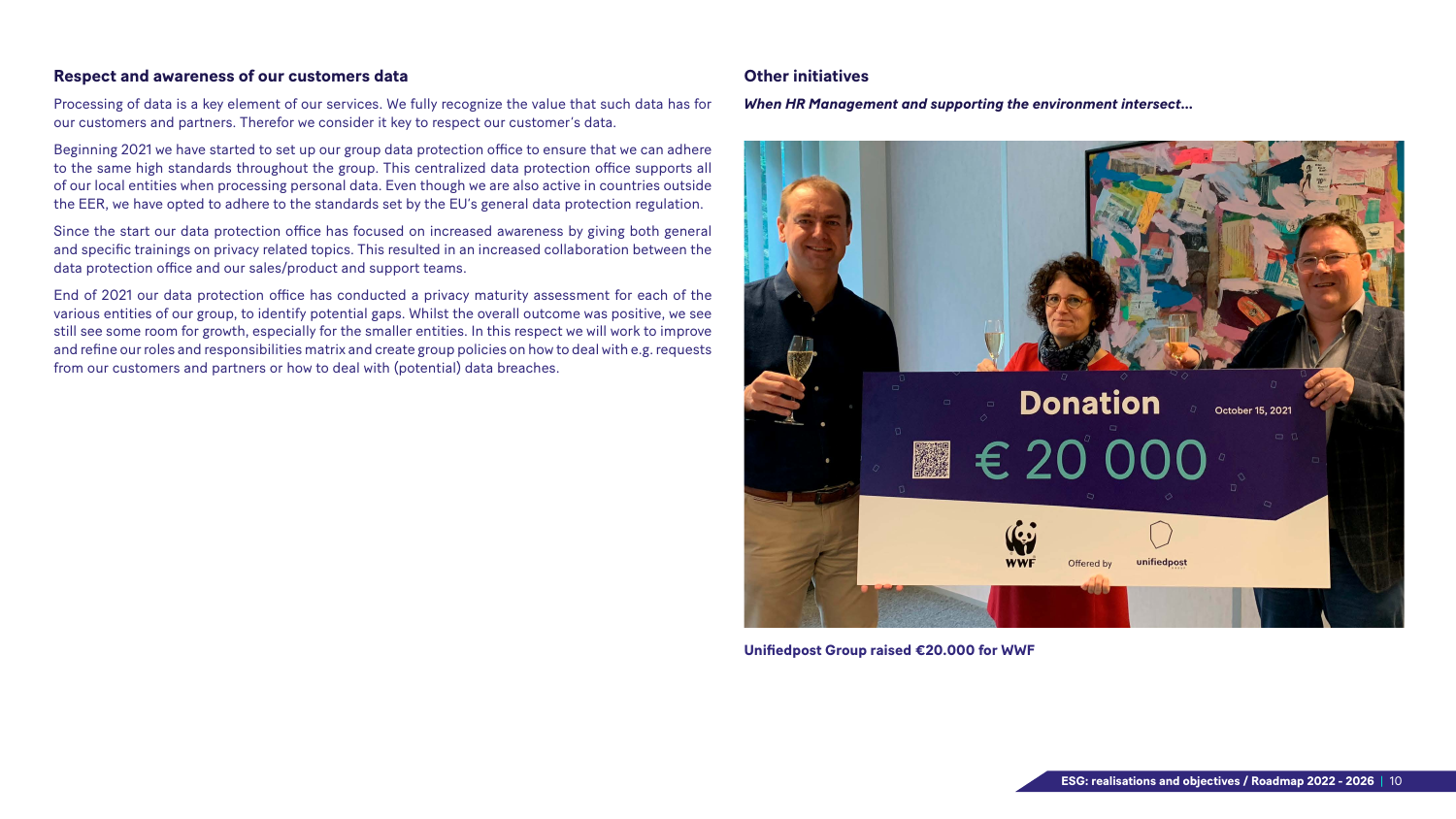As an employer, we encountered quite some new challenges during the last two years. Not only we people working from home due to COVID, we also doubled our staff to more than 1.400 FTE, so welcomed (virtually) a lot of new people into our organization.

As we want to maximize the impact we have with Unifiedpost on our human capital and the soc environment we live in, management decided to pose a fun challenge to all employees.

The aim was to motivate our employees to be active (to sport, to go outside ...) for improving their men health, to do something good for the environment and the climate, and to unite the newly merg employees into "One Unifiedpost", by setting a united goal across all countries.

Our employees, who work in 30 different countries all over the world, completed the challenge togeth to walk around the world once, the entire 40.000 km. We reached this goal in three months. Unifiedpo donated €20.000 to WWF.

With our donation, we have supported two specific projects:

- Protect the tiger habitat across the borders of Thailand and Myanmar;
- The green heart of Europe.

#### **Encouraging colleagues**

In addition to this sporting challenge, it was also important for us that the fun was not neglected and that we could motivate each other as a team. For this reason, we used an app where we not only entered our (daily) progress, but could also upload and share pictures: kayaking in Lithuania, golfing in Singapore, jogging on the beach in Estonia, bike riding in Belgium, hiking in Romania or gardening at home. Everyone networked with each other and got an insight into how all of us were doing.

More info:<https://www.unifiedpost.com/en/news/articles/unifiedpost-group-raised-20000-euro-for-wwf>

| ere<br>we                            | <b>Our 2022-2026 roadmap</b>                                                                                                                                                                                                                                                                                                                                                                                                                                                                                                                                                                                                                                                                                                                                                         |  |  |  |  |  |  |
|--------------------------------------|--------------------------------------------------------------------------------------------------------------------------------------------------------------------------------------------------------------------------------------------------------------------------------------------------------------------------------------------------------------------------------------------------------------------------------------------------------------------------------------------------------------------------------------------------------------------------------------------------------------------------------------------------------------------------------------------------------------------------------------------------------------------------------------|--|--|--|--|--|--|
|                                      | Over the next few years we want to make the following ESG commitments:                                                                                                                                                                                                                                                                                                                                                                                                                                                                                                                                                                                                                                                                                                               |  |  |  |  |  |  |
| $ci$ al<br>าtal<br>zed<br>er:<br>ost | Continuously minimize the environmental impact and carbon footprint for ourselves and our<br>$\bullet$<br>customers and partners.<br>Ensure a well-being and a diverse culture for our employees.<br>$\bullet$<br>Nurture diversity to continuously improve employee skills and company attractiveness.<br>$\bullet$<br>Improve ethical behaviour by providing training and robust compliance and privacy programs.<br>$\bullet$<br>Promote a sustainable development mindset, to motivate employee throughout our organization<br>$\bullet$<br>Select and engage with suppliers based on recognized ESG standards.<br>$\bullet$<br>Consolidate our ESG position by engaging with influential projects positioning ourselves as a trusted<br>$\bullet$<br>and knowledgeable partner. |  |  |  |  |  |  |
|                                      | For each of those commitments we have defined targets and supporting KPI's for 2022 - 2026. These<br>targets and KPI's are listed in the table below and have been agreed by our ESG Committee. Each of<br>our targets is directly aligned with on hf the UN Sustainable Development Goals. This reaffirms our<br>commitment to the UN Global Compact and its objectives.                                                                                                                                                                                                                                                                                                                                                                                                            |  |  |  |  |  |  |

**ESG: realisations and objectives / Roadmap 2022 - 2026** | 11



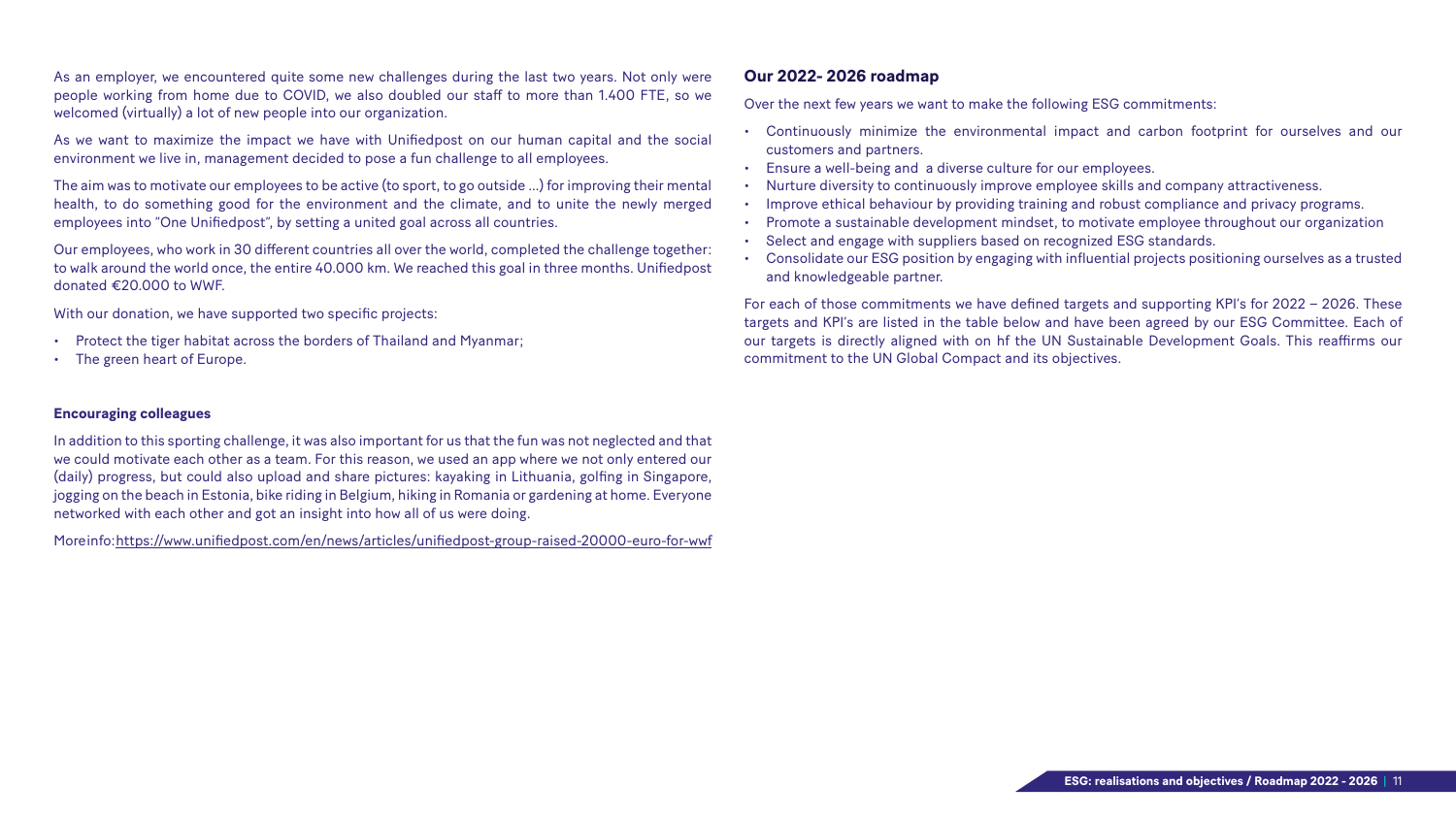|                                          | <b>ESG</b><br><b>Commitment</b>                                                                                                     | <b>ESG area</b>                                                                            | <b>Target</b>                                                                                                                                                                                                                                                                                                                                     | <b>KPI</b>                                                                         | <b>UN SDG</b>                                                                                           |
|------------------------------------------|-------------------------------------------------------------------------------------------------------------------------------------|--------------------------------------------------------------------------------------------|---------------------------------------------------------------------------------------------------------------------------------------------------------------------------------------------------------------------------------------------------------------------------------------------------------------------------------------------------|------------------------------------------------------------------------------------|---------------------------------------------------------------------------------------------------------|
|                                          | <b>Continuously minimize the</b><br>environmental impact and<br>carbon footprint for<br>ourselves and our<br>customers and partners | Environmental footprint -<br>Climate change CO2                                            | Grow and expand our business connectivity network to increase the number of<br>electronic documents in line with our business roll-out. This will be reviewed annually<br>Place internal emphasis and create awareness on reducing our paper waste within<br>our company (draft roadmap and further roll-out in 2022)                             | Increased the number of saved<br>trees due to the use of<br>electronical documents | Goal 9. Industry innovation and<br>infrastructure<br>Goal 12. Responsible consumption<br>and production |
|                                          |                                                                                                                                     | Environmental footprint -<br>measuring                                                     | Analyse of the ecological footprint of our data centre providers and; where necessary<br>and possible, discuss reductions in CO2 emission (2022)<br>Development and roll-out of a roadmap on how to handle our current and/or future<br>data centre providers in terms of CO2 emission (2023 - 2026)                                              | Targets in the energy use of our<br>data centres                                   | Goal 12. Responsible consumption<br>and production<br>Goal 15. Life on land                             |
| <b>Environmental</b><br>A<br>$\bigoplus$ |                                                                                                                                     | Environmental footprint -<br>measuring                                                     | Improve ESG awareness in our company by giving regularly updates via our internal<br>communication tool (continuous 2022 - 2026)<br>Creation of an ESG intragroup page where colleagues can find relevant information<br>related to the ESG policy and subscribe to ESG related projects and activities (2023)                                    | Engage colleagues in<br>sustainability                                             | Goal 12. Responsible consumption<br>and production<br>Goal 15. Life on land                             |
|                                          |                                                                                                                                     | <b>ESG performance for products</b><br>and services that integrate ESG<br>based innovation | Analyse of the percentage of our revenue can annually invest in its R&D to ensure<br>that it can grow and expand its business connectivity network and hence increase the<br>number of electronic documents (2022)<br>Define and roll-out of a roadmap which determines the amount of revenue<br>Unifiedpost will invest in its R&D (2023 - 2026) | Percentage of our revenue<br>invested in R&D                                       | Goal 15. Life on Land                                                                                   |
|                                          |                                                                                                                                     | Environmental footprint -<br>Climate change CO2                                            | Create a #TeamGreen who frequently scans for initiatives to increase our awareness<br>within our company                                                                                                                                                                                                                                          | Constitute a #TeamGreen                                                            | Goal 15. Life on Land                                                                                   |





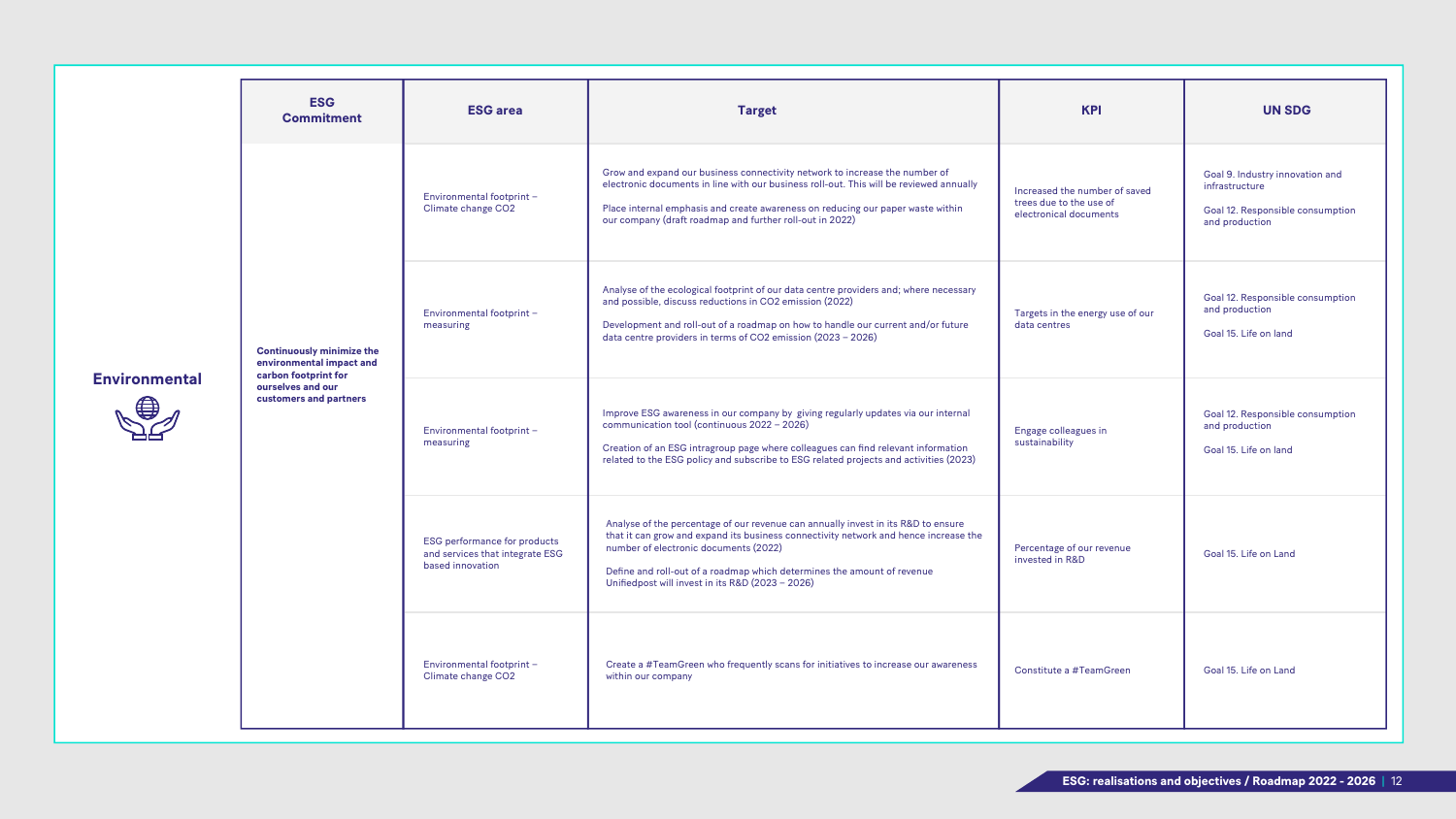|               | <b>ESG</b><br><b>Commitment</b>                                                                                                                                                                                             | <b>ESG area</b>                                                                                                                                                             | <b>Target</b>                                                                                                                                                                                                                                                                                                                                           | <b>KPI</b>                                                                                                                                                                                                                   | <b>UN SDG</b>                                                       |
|---------------|-----------------------------------------------------------------------------------------------------------------------------------------------------------------------------------------------------------------------------|-----------------------------------------------------------------------------------------------------------------------------------------------------------------------------|---------------------------------------------------------------------------------------------------------------------------------------------------------------------------------------------------------------------------------------------------------------------------------------------------------------------------------------------------------|------------------------------------------------------------------------------------------------------------------------------------------------------------------------------------------------------------------------------|---------------------------------------------------------------------|
|               | <b>Ensure a wellbeing and a</b><br>diverse culture for our<br>employees<br><b>Consolidate our ESG position</b><br>by engaging in influential<br>projects positioning<br>ourselves as a trusted and<br>knowledgeable partner | Human Rights -<br>Diversity and inclusion<br>/ talent attraction and<br>retention, alignment<br>between employee<br>competencies and<br><b>Unifiedpost Group's</b><br>needs | Continuous reporting of Unifiedpost Group's diversity figures at all company levels (2022 -<br>2026)<br>Improvement of female members in the management committee (2022 - 2026)                                                                                                                                                                         | Report and commit to improving<br>diversity figures at all company<br>levels                                                                                                                                                 | Goal 5. Gender<br>equality                                          |
|               |                                                                                                                                                                                                                             |                                                                                                                                                                             | Constant monitoring (and where relevant benchmarking) of our pay practice to ensure that we<br>are competitive within the market and ensure that we keep a high retention rate<br>Constant monitoring our pay practices to ensure that no distinction is made between male and<br>female staff                                                          | Equal pay for equal work: Unifiedpost employs a<br>fair pay practice which ensures a fair pay<br>practice which ensures that salaries are market<br>competitive for the same/similar jobs,<br>qualifications and experiences | Goal 3. Good Health<br>and well being<br>Goal 5. Gender<br>equality |
| <b>Social</b> |                                                                                                                                                                                                                             | Human Capital - talent<br>attraction and<br>retention, alignment<br>between employee<br>competencies and<br><b>Unifiedpost Group's</b><br>needs                             | Develop g a roadmap to implement measures resulting from to 2021 employee feedback survey in<br>2022. Roll out the roadmap to improve communications and career opportunities within the<br>Unifiedpost Group entities (2022 - 2024)<br>Conduct an employee feedback survey at least every two years and define an action plan<br>following such survey | Employee feedback survey                                                                                                                                                                                                     | <b>Goal 3. Good Health</b><br>and well being                        |
| OXQ           |                                                                                                                                                                                                                             |                                                                                                                                                                             | Further develop and roll out our various training program to ensure that our employees and<br>leadership skills can adhere to the standards set by our company (2022 - 2026)<br>Report on the progress of such training (2022 - 2026)                                                                                                                   | Organisation and reporting on<br>employee and leadership training                                                                                                                                                            | <b>Goal 3. Good Health</b><br>and well being<br>Goal 5.             |
|               |                                                                                                                                                                                                                             |                                                                                                                                                                             | Development of company policies in relation to working in other office of our group (2022)                                                                                                                                                                                                                                                              | Flexible work                                                                                                                                                                                                                | Goal 3. Good Health<br>and well being                               |
|               |                                                                                                                                                                                                                             | <b>Social Commitment</b>                                                                                                                                                    | Take commitment with external stakeholders to improve wellbeing in local communities via<br>partnerships and sponsoring activities<br>By 2026 we are committed to do at least two relevant projects with recognised partners                                                                                                                            | <b>Caretaking initiatives</b>                                                                                                                                                                                                | All ESG's                                                           |
|               | <b>Improve ethical behaviour by</b><br>providing training and robust<br><b>compliance and privacy</b><br><b>programs</b>                                                                                                    | Social awareness                                                                                                                                                            | Improve ESG awareness in our company by giving regularly updates via our internal<br>communication tool (continuous 2022 - 2026)<br>Creation of an ESG intragroup page where colleagues can find relevant information related to<br>the ESG policy and subscribe to ESG related projects and activities (2023)                                          | Engage colleagues in<br>sustainability                                                                                                                                                                                       | <b>Goal 3. Good Health</b><br>and well being                        |